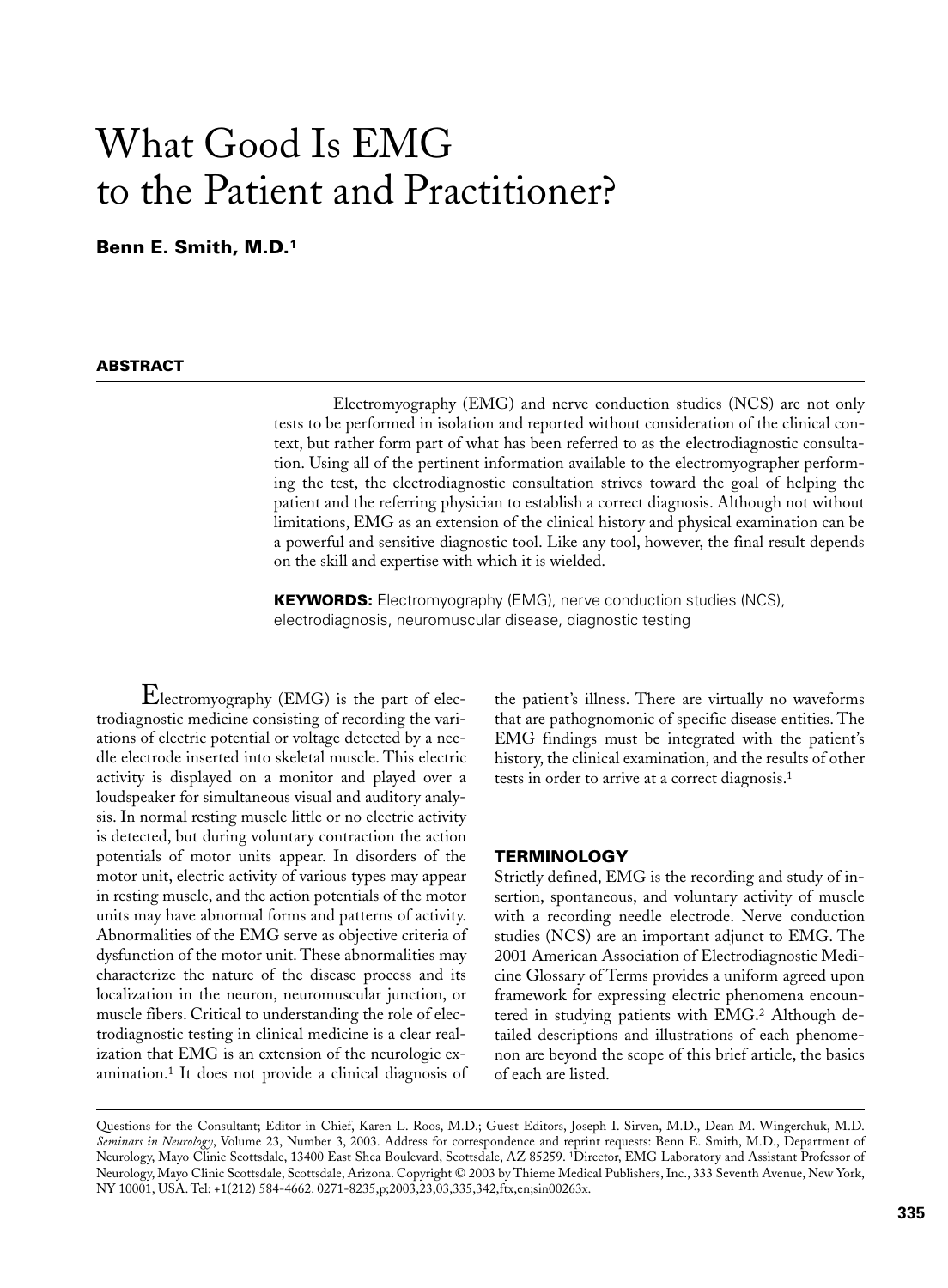#### **Electromyography Terms**

- *Motor unit*: The anatomic element consisting of an anterior horn cell, its axon, the neuromuscular junctions, and all the muscle fibers innervated by the axon.
- *Insertion activity*: Electric activity caused by insertion or movement of a needle electrode within a muscle.
- *Spontaneous activity*: Electric activity recorded from muscle at rest after insertion activity has subsided and when there is not voluntary contraction or an external stimulus.
- *Fibrillation potential*: The action potential of a single muscle fiber occurring spontaneously or after movement of a needle electrode. Usually fires at a constant rate.
- *Fasciculation potential*: The electric activity associated with a fasciculation that has the configuration of a motor unit action potential but occurs spontaneously.
- *Voluntary activity*: In EMG, the electric activity recorded from a muscle with consciously controlled contraction.
- *Motor unit action potential* (MUAP or MUP): The compound action potential of a single motor unit whose muscle fibers lie within the recording range of an electrode. The following measures may be specified after the recording electrode is placed in the muscle: *configuration* (including amplitude, duration, number of phases, polarity of each phase, number of turns, variation of shape with consecutive discharges, presence of satellite potentials, spike duration, and rise time) and *recruitment characteristics* (including threshold of activation, onset frequency, and recruitment frequency—allowing classification into normal, reduced, or rapid recruitment categories).
- *Activation*: The process of motor unit action potential firing, with the force of muscle contraction being determined by the number of motor units firing and their firing rate.

#### **Nerve Conduction Study Terms**

- *Nerve conduction studies*: Recording and analysis of electric waveforms of biologic origin elicited in response to electric stimuli.
- *Action potential*: The brief regenerative electric potential that propagates along a single axon or muscle fiber.
- *Compound muscle action potential* (CMAP): The summation of nearly synchronous muscle fiber action potentials recorded from a muscle, commonly produced by stimulation of the nerve supplying the muscle.
- *Compound sensory nerve action potential* (SNAP): A compound nerve action potential from the afferent fibers of a sensory nerve, a sensory branch of a mixed

nerve, or in response to stimulation of a sensory nerve or dorsal root.

- *Nerve conduction velocity* (NCV): Speed of propagation of an action potential along a nerve or muscle fiber.
- *Distal latency* (dL): The interval between the delivery of a stimulus to the most distal point of stimulation on a nerve and the onset of a response.
- *Artifact*: A voltage change generated by a biologic or nonbiologic source other than the ones of interest.

# **QUESTIONS ADDRESSED BY EMG AND NCS**

By virtue of the nature of the testing, EMG and NCS are well suited to provide answers to a number of questions of clinical interest. These include investigation of patients with weakness, muscle wasting or fixed sensory loss. Each of these three categories will be looked at in turn.

#### **Weakness**

In a patient with weakness, *is there evidence of disease of muscle*? Many myopathies show low-amplitude CMAPs, often with normal conduction velocities. Concentric needle examination often demonstrates small, sometimes polyphasic MUPs in proximal or other muscle territories, on occasion accompanied by abnormalities of insertional and spontaneous activity that have been linked to certain pathologic findings such as inflammation, myonecrosis, fiber splitting, and vacuolar change.3

In a patient with weakness, *is there evidence of disease of the neuromuscular junction*? Routine NCS are often normal in postsynaptic defects of neuromuscular transmission, such as autoimmune myasthenia gravis, whereas presynaptic disorders such as the Lambert-Eaton myasthenic syndrome often show low-amplitude CMAPs in a patient with global hyporeflexia. Special techniques such as slow (typically 2 to 3 Hz) repetitive stimulation of distal and proximal muscle nerves often demonstrate a characteristic abnormal pattern of amplitude and area decrement that correlates with defective neuromuscular transmission.4 Although concentric needle examination is usually normal, single-fiber EMG provides the most sensitive readily available electrodiagnostic method to detect abnormal neuromuscular transmission as evidenced by increased jitter and blocking as well as other findings.<sup>5</sup>

In a patient with weakness, *is there evidence of disease of nerve*? In the most common form of peripheral polyneuropathy, which is distal axonopathy, NCS typically show a length-dependent reduction in sensory and motor response (CMAP and SNAP) amplitudes as well as slowed NCVs and prolonged distal latencies; the conduction slowing is even more pronounced in demy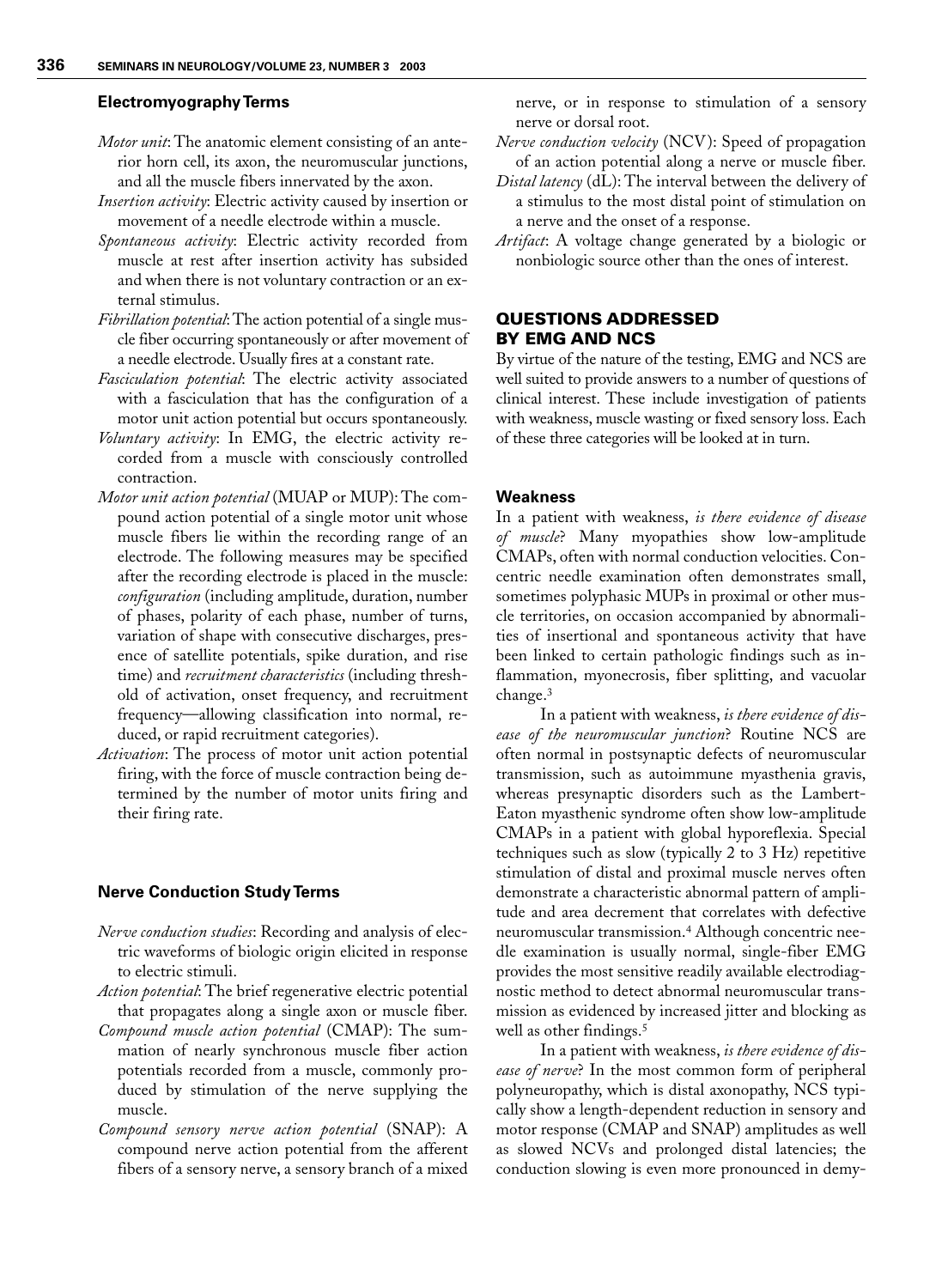elinating neuropathies.<sup>6</sup> Concentric needle examination often demonstrates a similar pattern of distal greater than proximal neurogenic abnormalities with large MUPs and changes in insertional and spontaneous activity.6 In the special case of focal nerve conduction block, localized mononeuropathies or multifocal disorders such as multifocal motor neuropathy can sometimes be identified.7

In a patient with weakness, *is there evidence of disease at the anterior horn cell level*? The patterns of nerve conduction abnormality in patients with anterior horn cell disorders vary but typically show low-amplitude motor responses with relative preservation of sensory waveforms. The EMG often discloses large motor unit potentials and increased insertional activity with both fibrillation potentials and fasciculation potentials in amyotrophic lateral sclerosis.8 Old and chronic motor neuron diseases may show no abnormalities of insertional or spontaneous activity.

One group of patients that has caused confusion for electromyographers and referring clinicians alike is the cohort with symptoms and often signs of apparent weakness in whom the EMG and NCS are normal. Some of these individuals have poor activation because of pain in the region being tested; a few simple questions and observations of the patient's behavior help the examiner determine whether this is likely to be the case. A second group with poor activation is those who have central nervous system disorders such as stroke, myelopathy, or multiple sclerosis. These individuals invariably have physical findings and other symptoms to corroborate these central disorders that may be interfering with voluntary activation due to upper motor neuron or extrapyramidal pathway dysfunction. Others may not be able to activate fully because of disuse, malnutrition, or prolonged corticosteroid use. A fourth category is those who do not fully activate voluntary muscle for psychological reasons; the absence of pain, lack of central nervous system signs and symptoms, and dearth of other physical factors can lead to their identification. Similarly, the few individuals who are consciously feigning weakness or other deficits for secondary gain usually have no severe pain, spasticity, or other findings that provide a reasonable medical explanation for their lack of voluntary muscle activation.

# **Muscle Wasting**

In a patient with muscle wasting, EMG can assist in determining whether there may be a neuromuscular explanation. Remembering that electrodiagnostic testing extends the reach of the clinical history and examination; the presence, pace of acquisition, and distribution of neurologic deficits can aid the electromyographer in characterizing which elements of the motor unit, if any,

may be involved in the wasted patient at hand. As discussed before, patterns of abnormal findings on NCS and EMG suggest either myopathy, neuromuscular junction disease, neuropathy or motor neuronopathy, or, alternatively, that there is no convincing evidence of disease of muscle, nerve, neuromuscular junction, or anterior horn cell. In the latter case, historical and physical examination clues often point the clinician toward either disuse as an explanation of the muscle wasting which may be physical, psychological, or a combination—or toward weight loss associated with underlying medical disease such as cancer, infection (human immunodeficiency virus being one example), diabetic cachexia, or malnutrition associated with anorexia.

# **Fixed Sensory Loss**

Another category of patient that is effectively interrogated by NCS techniques is that of sensory loss or other persistent sensory symptoms. Sensory NCS can indicate whether or not there is evidence of large-diameter dorsal root ganglion cell or large-caliber sensory axon disease in a particular nerve territory or in a widespread distribution throughout the body.9 One important observation regarding the individual with clinical sensory loss and normal sensory NCS results is that either the neuropathy affects only small-diameter fibers (so-called small fiber sensory neuropathy), the lesion is central (affecting the dorsal column pathway, for example), $10$  or the process is nonorganic.

# **QUESTIONS NOT LIKELY TO BE ANSWERED BY EMG AND NCS**

Although EMG and NCS can often pinpoint and characterize disease of the peripheral nervous system with clarity and quantitative precision, there are times when the electrodiagnostic methods do not provide a specific answer to the question posed by the referring physician. There are a number of situations that fall into this category. The first is that the *referral question is too general*, such as "neurologic disease?," "gait disorder?," "weakness?," "fatigue?," or "total body pain?" Part of the reason that some referring physicians make such general requests of electrodiagnostic medicine is lack of familiarity with the testing procedures. To use an example familiar to the majority of physicians, in electrocardiography (ECG), the testing procedures are very uniform, with standardized electrode placement and recording techniques that are virtually identical for every patient undergoing an ECG test. For NCS, on the other hand, the breadth of techniques as well as nerves and muscles capable of being tested is staggering. More than 30 nerves in the face, neck, thorax, upper limb, and lower limb can be assessed using NCS techniques, some with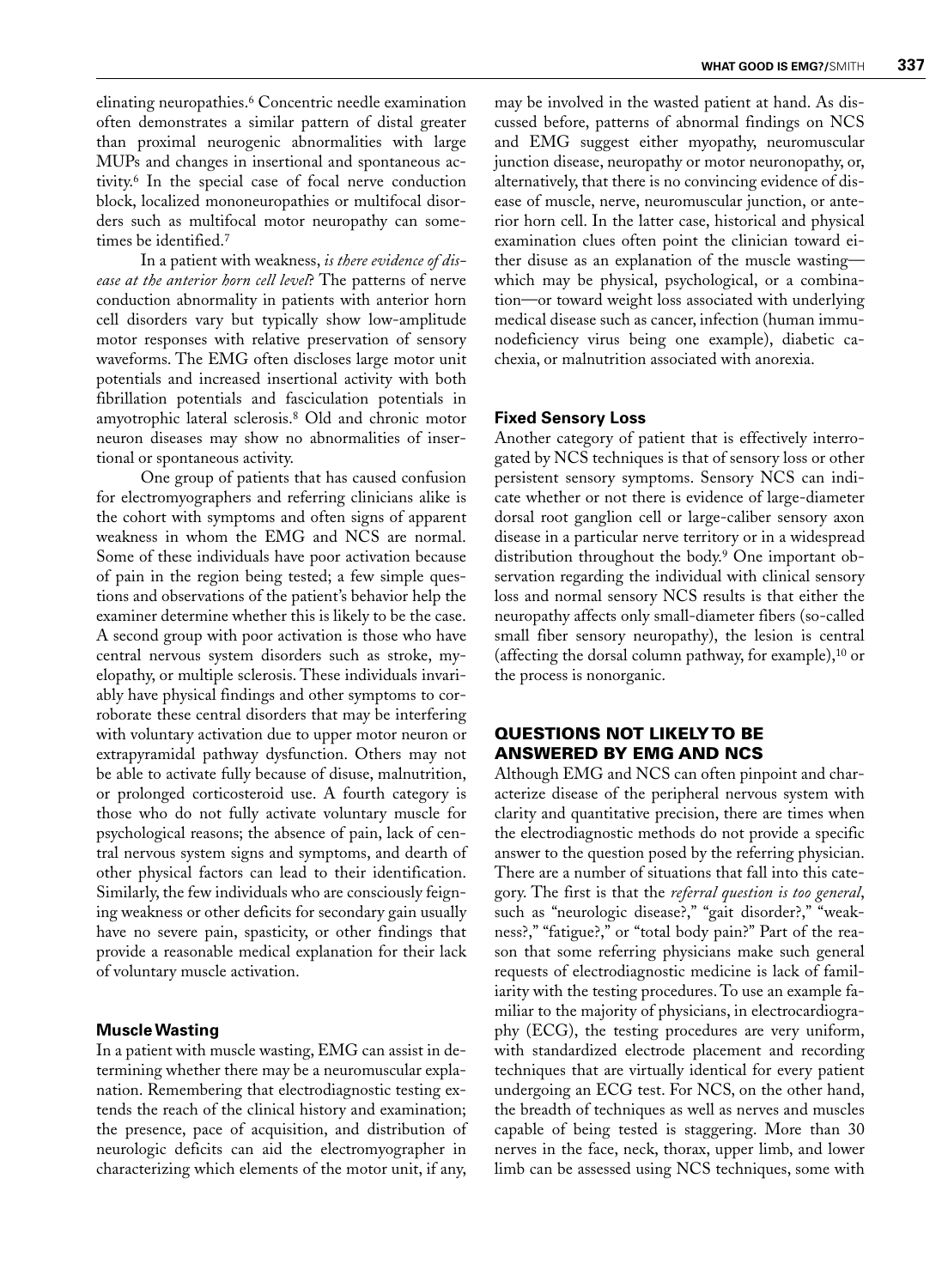multiple different methods of stimulation and recording.11 Similarly, there are on the order of 100 skeletal muscles from head to foot that can be studied by EMG.12 Unlike the case of ECG, if all of the available electrodiagnostic techniques were employed to evaluate a single patient, the testing could last more than 10 to 12 hours.

Another reason that EMG may not help the referring provider is that the *symptoms may be too recent*. In many acute neurogenic processes, for example, NCS abnormalities and all but the most subtle EMG changes are not apparent until 10 to 14 days after the inciting event. In this situation, it is usually more useful to wait at least 2 weeks after onset of acute neurologic symptoms before considering EMG.13 An exception occurs when it is necessary to document whether or not preexisting peripheral abnormalities are present. This can be critically important in medicolegal cases involving traumatic injuries or when an underlying condition is present that is likely to be associated with EMG abnormalities, for example, polyneuropathy. A somewhat related challenge arises when attempting to exclude, identify, or characterize a superimposed peripheral process in the setting of a diffuse disorder, for example, focal mononeuropathy in an individual with known polyneuropathy.14,15

Finally, when neuromuscular disease is suspected clinically and electrodiagnostic studies are found to be entirely normal, barring acute neurogenic processes, the clinician must *consider other explanations for the symptoms and signs* posed by the patient.

# **EXPERIENCING ELECTROMYOGRAPHY AND NERVE CONDUCTION STUDIES**

#### **Nerve Conduction Studies**

Perhaps the best way to understand the procedures that patients undergo during EMG and NCS is to experience the testing first hand. During motor NCS, metal electrode disks are taped to the skin overlying the motor point of the muscle being examined. Graded electric stimuli are then delivered first to the proximal limb site of the nerve and then, after several seconds, to the distal limb site of the nerve. The responses are recorded at each site and then measured either manually on paper or by computer for amplitude, latency, and other factors. The NCV is calculated dividing the distance between the two stimulation sites by the time required for the response to traverse the path between them (velocity = distance/time). For sensory NCS, both the stimulation and recording sites overlie the sensory nerve trunk being investigated.9

Technical factors sometimes limit or prevent successful performance of NCSs.16 Central venous catheters, pacemaker leads, and implanted defibrillator wires provide a direct current path to the heart. Patients with these devices undergoing a proximal NCS, therefore,

may be subjected to the risks of induced cardiac dysrhythmia or of an implanted defibrillator mistakenly being activated to deliver a cardioverting stimulus to the patient and possibly others in contact with the patient. In large or obese patients, the distance between the surface stimulator and the nerve being stimulated is often too great to produce a supramaximal response or, on occasion, any response at all. Needle stimulation of the nerve can be done only if normal values have been collected for the needle stimulation methods being used; most laboratories have not collected normal values of this type. Because percutaneous NCS normal values do not include markedly obese individuals, interpretation of results in such individuals can be difficult. When the patient has a skin lesion in the locations where either stimulating or recording electrodes must be applied, the study cannot be performed. Similarly, when the stimulation and/or recording sites are inaccessible because of a plaster cast or other nonremovable dressing or therapeutic device, the NCS must await removal of the interfering materials.

A special case arises when the electrodiagnostic medicine specialist is asked to evaluate for the possibility of a neuromuscular junction defect a patient who is currently taking an anticholinesterase medication such as pyridostigmine. In this case, testing is best postponed until the subject can suspend the anticholinesterase agent for at least 8 and preferably 12 hours (if the subject can do so without compromising bulbar function, which is usual for individuals being evaluated for possible myasthenia gravis) so as to avoid a false-negative test result.

# **Electromyography**

Needle EMG is typically performed by inserting a fine single-use concentric needle electrode (some practitioners prefer monopolar electrodes) just under the surface of the skin into a skeletal muscle. With the muscle at rest, insertional activity is assessed by making multiple tiny advances of the electrode, each a fraction of a millimeter in distance, through the muscle.17 Spontaneous electric activity is recorded with both the muscle at rest and the needle stationary within the muscle. During a weak contraction of the muscle volitional activity is recorded, consisting of collecting MUPs and assessing such attributes as duration, amplitude, morphology, and firing patterns.<sup>18</sup>

Factors that limit the performance of EMG include anticoagulant therapy, tremor, spasticity, and morbid obesity. Patients taking warfarin with therapeutic international normalized ratio (INR) values, and particularly those with INR values greater than 2 or 3, pose concern about bleeding complications of needle insertion, particularly into deep muscles and those adjacent to major blood vessels. When a significant involuntary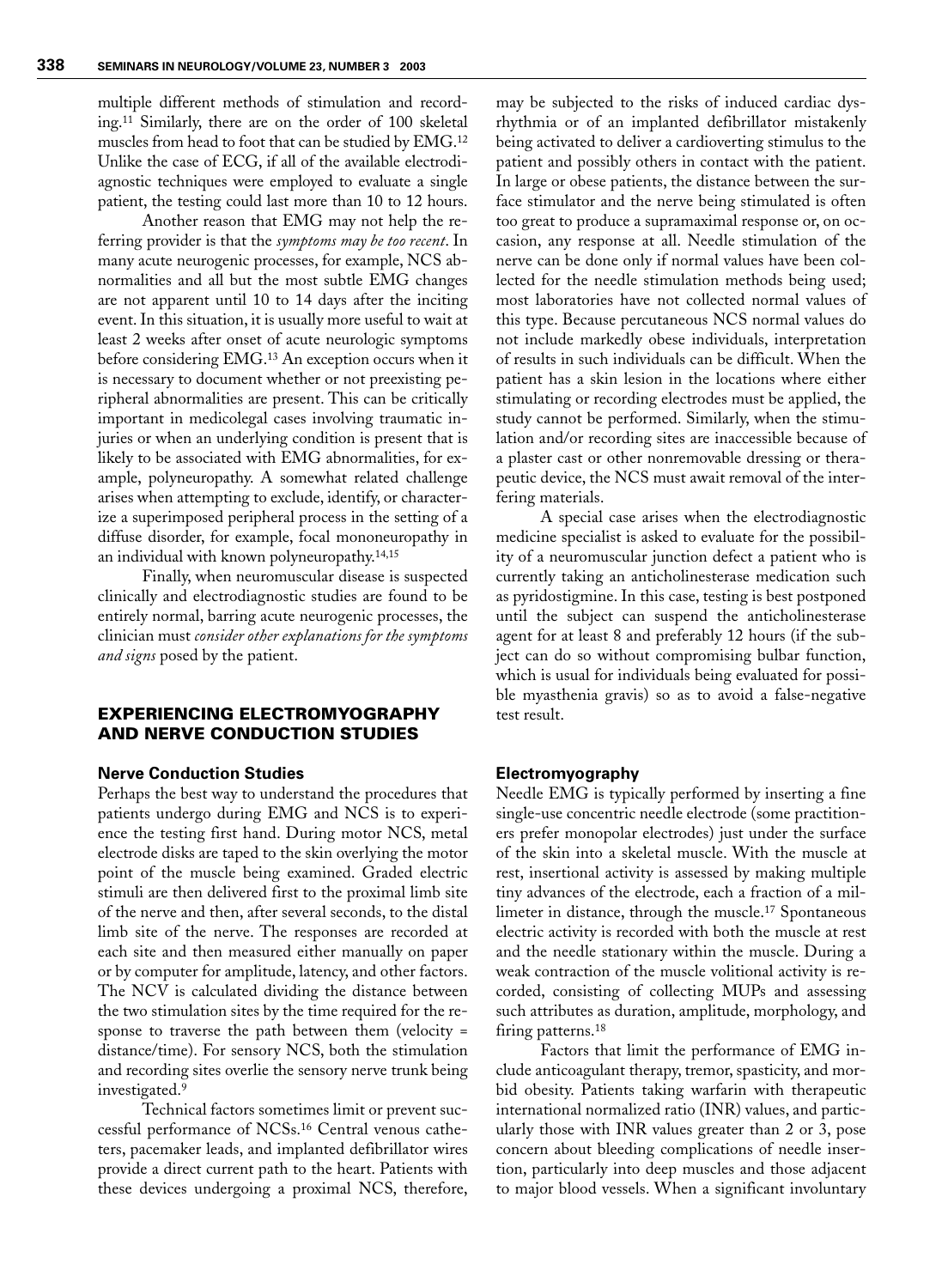movement disorder such as tremor is present, it may be quite difficult if not impossible to assess insertional activity, spontaneous activity, and volitional activity by EMG. Similarly, spasticity often renders relaxation an impossibility, creating at least a very prolonged study and, at worst, an inability to assess EMG tracings without contamination by involuntary muscle activation. When an EMG subject is morbidly obese some muscles may be inaccessible, even using a 75- or 90-mm concentric needle electrode. The inability to palpate surface landmarks and detect pulses also makes EMG more hazardous than performing electrodiagnostic studies in individual with normal body mass indices.

What are the unintended consequences of performing EMG and NCS? The only recognized general effects of percutaneous NCS are the transient discomfort and apprehension associated with delivery of brief electric shocks to the skin. These stimuli, which are typically 0.01 to 1 msec in duration and between 0 and 100 mA in current strength, are felt as surprising, make the stimulated limb jerk slightly because of activation of innervated and nearby muscles, and are felt as uncomfortable to slightly painful, especially in proximal sites such as the popliteal fossa, supraclavicular fossa, neck, and mastoid region. Although most patients do not regard NCS as more than a minor discomfort, the average 10 point visual analog scale rating of 300 consecutive patients being 3, a few individuals cannot tolerate the procedure and request that testing be discontinued. With the theoretical exception that proximal upper limb stimulation in patients with indwelling central venous catheters or other artificial current paths to the heart might induce malignant cardiac dysrhythmias or activate an implanted defibrillator, there are no known longterm complications of percutaneous NCS.19

Regarding complications of EMG, it is common for the patient to experience transient minor soreness at one or two puncture sites—the typical study including 5 to 20 sites. The needle insertion is often painless but in most patients is felt as mild sharp pain on skin penetration and then a dull ache within the muscle. The average visual analog scale 10-point pain scale rating to the concentric needle examination in 300 consecutive EMG patients was 3. A few cannot tolerate the procedure and request that the study be discontinued. A few individuals sustain a small hematoma, usually at one site, from inadvertent puncture of a nearby blood vessel; this can be minimized by a detailed knowledge of vascular anatomy and by palpating arterial pulses in the region of intended puncture sites in order to avoid large vessels. Rarely, a larger hematoma occurs, sometimes from puncture of the radial artery at the wrist, an artery in the antecubital fossa, or the femoral artery in the inguinal region.19 There are no prospective data on the rates of occurrence of this complication. The risk of bleeding is greater in patients taking anticoagulants, those who

have a coagulopathy of other causes, and those with marked thrombocytopenia. Many laboratories have guidelines concerning what degree of anticoagulation and what platelet count range are acceptable to perform EMG. Another concern in patients with bleeding tendencies is compartment syndromes caused by vessel puncture during EMG. Performing more than 25,000 EMG studies over 19 years, the author's laboratory has never seen either a large hematoma or a compartment syndrome requiring surgical intervention. There is a small risk of pneumothorax when performing EMG of the diaphragm and other thoracic muscles, although the author's laboratory has not had a symptomatic pneumothorax in more than 200 diaphragm,<sup>20</sup> paraspinal, and other chest wall EMG punctures over the last decade. Diaphragm EMG is not performed in patients with flat diaphragms by chest radiography or in those with hyperexpansion from chronic obstructive pulmonary disease and other conditions.

Although infection precautions are the customary practice in modern electrodiagnostic laboratories, there are few if any data regarding the incidence of infection associated with EMG. In most clinical settings disposable electrodes are used for all routine EMG studies. Platinum single-fiber EMG electrodes are sterilized by gas or autoclave employing the same methods used for surgical instruments. In addition, special precautions, including use of disposable NCS electrodes, are taken with patients known to be infected with agents such as hepatitis B virus, hepatitis C virus, Creutzfeldt-Jakob disease, and human immunodeficiency virus.

#### **EMG REPORTING**

After having read hundreds of EMG reports written at scores of laboratories throughout North America over the last two decades, it is apparent that many electromyographers have difficulty putting together succinct, clearly written summaries and interpretations. Some of this problem may stem from a desire to report on every finding in order to be complete. Another possible reason may be that some electromyographers are uncertain whether a given result is or is not clinically significant and therefore conclude that if every tidbit of information is cataloged in laundry list fashion, no important observation will be excluded even if several superfluous or unimportant details end up cluttering the report. The EMG report should be terse, to the point, and emphasize clinically relevant findings.18

Another shortcoming of many EMG reports is failure to put the findings in a clinical context. Glibly writing noncommittal generalizations and adding a "suggest clinical correlation" at the end in essence says to the referring physician, "I didn't have time to discuss the history with the patient or do a brief examination.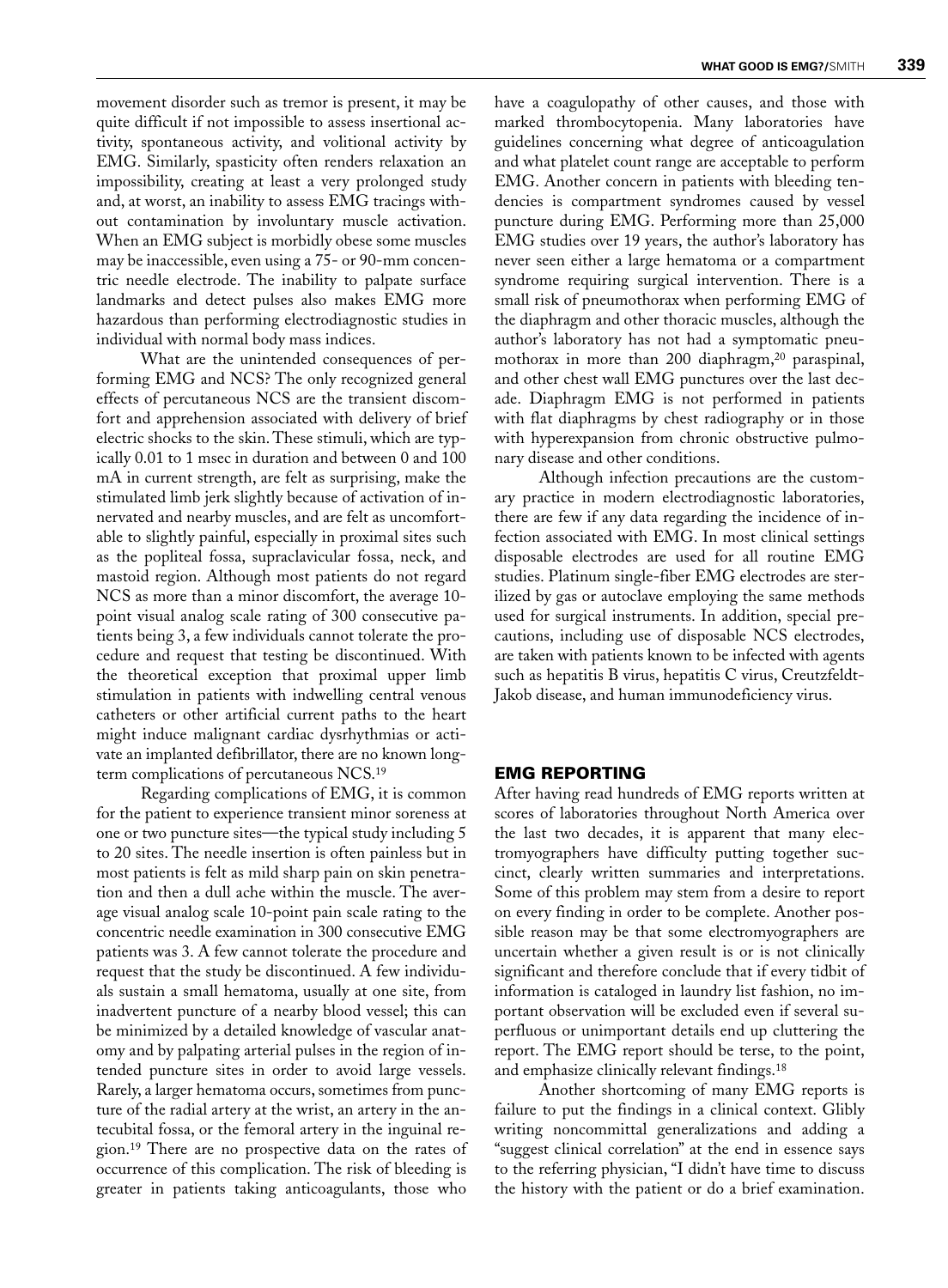Here are the EMG results. It is up to you to decide whether they make sense or not." A far more useful approach is to summarize the abnormalities concisely, list any pertinent additional history or physical findings that the electromyographer elicits or observes at the time of the EMG, and finally make a determination of whether or not the findings explain the patient's symptoms and signs.

What follow are a few examples of pairs of EMG reports. Each pair consists of a suboptimally crafted summary and interpretation (reports 1A, 2A, and 3A) and then a revised, more useful summary and interpretation of the same patient's EMG visit (reports 1B, 2B, and 3B).

# **Example 1:The Cluttered Noncommittal Report**

*Referral indication*: paresthesia and pain.

#### **REPORT 1A**

**Summary** The left median antidromic sensory response amplitude was 10  $\mu$ V (normal greater than 15  $\mu$ V) with a conduction velocity of 53 m/s (normal greater than 54 m/s) and a distal latency of 4.5 ms (normal less than 3.6 ms). The left ulnar antidromic sensory response was 5  $\mu$ V in amplitude (normal greater than 10  $\mu$ V) with a conduction velocity of 51 m/s (normal less than 53 ms) and a distal latency of 3.3 ms (normal less than 3.2 ms). The left median/APB motor amplitude was 4.2 mV (normal greater than 4 mV) with conduction velocity of 49 m/s (normal greater than 48 m/s), a motor distal latency of 5.2 msec, and an F wave latency of 30 ms (normal less than 32 ms). The left ulnar/ADM motor amplitude was 6.1 mV (normal greater than 6 mV) with a conduction velocity of 47 m/s (normal greater than 51 m/s), a motor distal latency of 3.4 ms (normal less than 3.6 ms), and an F wave latency of 29.7 ms (normal less than 33 ms). The left fibular/EDB motor response was 1.0 mV in amplitude (normal greater than 2.0 mV) with a conduction velocity of 38 m/s (normal greater than 41 m/s), a motor distal latency of 5.0 ms (normal less than 6.6 ms), and no elicitable F waves. The left sural sensory response was 2.2  $\mu$ V in amplitude (normal greater than 6  $\mu$ V) with a distal latency of 4.6 ms (normal less than 4.5 ms). Concentric needle examination showed large motor unit potentials in the left first dorsal interosseous, abductor pollicis brevis, tibialis anterior, and medial gastrocnemius muscles with fibrillation potentials in the abductor hallucis muscles on both sides and a single train of positive sharp waves in the left low lumbar paraspinal muscles.

**Interpretation** The EMG findings suggest either median ulnar, fibular, and tibial mononeuropathies (multiple mononeuropathies), polyneuropathy with superimposed carpal tunnel syndrome, polyradiculoneuropathy, or motor neuron disease with an additional sensory neuropathy. Multilevel cervical and lumbosacral radiculopathy or plexopathy cannot be completely excluded. Suggest clinical correlation.

**Author Comment** Regurgitation of detailed individual data elements with no summary or pattern recognition. Noncommittal interpretation with no attempt at correlating the findings with the patient's symptoms and signs.

#### **REPORT 1B**

**Summary** NCS showed low-amplitude sensory and motor responses with borderline NCVs and disproportionate prolongation of the left median sensory and motor distal latencies. Concentric needle examination demonstrated mild distal MUP enlargement accompanied by low-grade irritability and fibrillation potentials limited to intrinsic foot muscles. The patient reports no hand symptoms whatsoever. Tinel sign absent over the median nerves at the wrists. Mild left thenar atrophy noted of which the patient was unaware.

**Interpretation** The EMG findings suggest electrophysiologically mild to moderate predominantly axonal sensorimotor peripheral neuropathy with superimposed asymptomatic left median neuropathy at the wrist.

**Author Comment** Summarized individual data elements with findings presented in a cohesive clinically significant pattern. Interpretation commits to a particular diagnostic formulation (polyneuropathy and subclinical median neuropathy at the wrist) correlating the findings with the patient's symptoms and signs.

# **Example 2: Failure to Make Pertinent Clinical Observations during EMG Testing**

*Referral indication*: unsteadiness.

# **REPORT 2A**

**Summary** NCS and concentric needle examination of the lower limbs were normal.

**Interpretation** Normal EMG. This study provides no electrophysiological explanation for peripheral neuropathy or any other neuromuscular explanation for the patient's unsteadiness.

**Author Comment** Focus is purely on the electrophysiology, ignoring obvious clinical signs and symptoms at the time of the examination.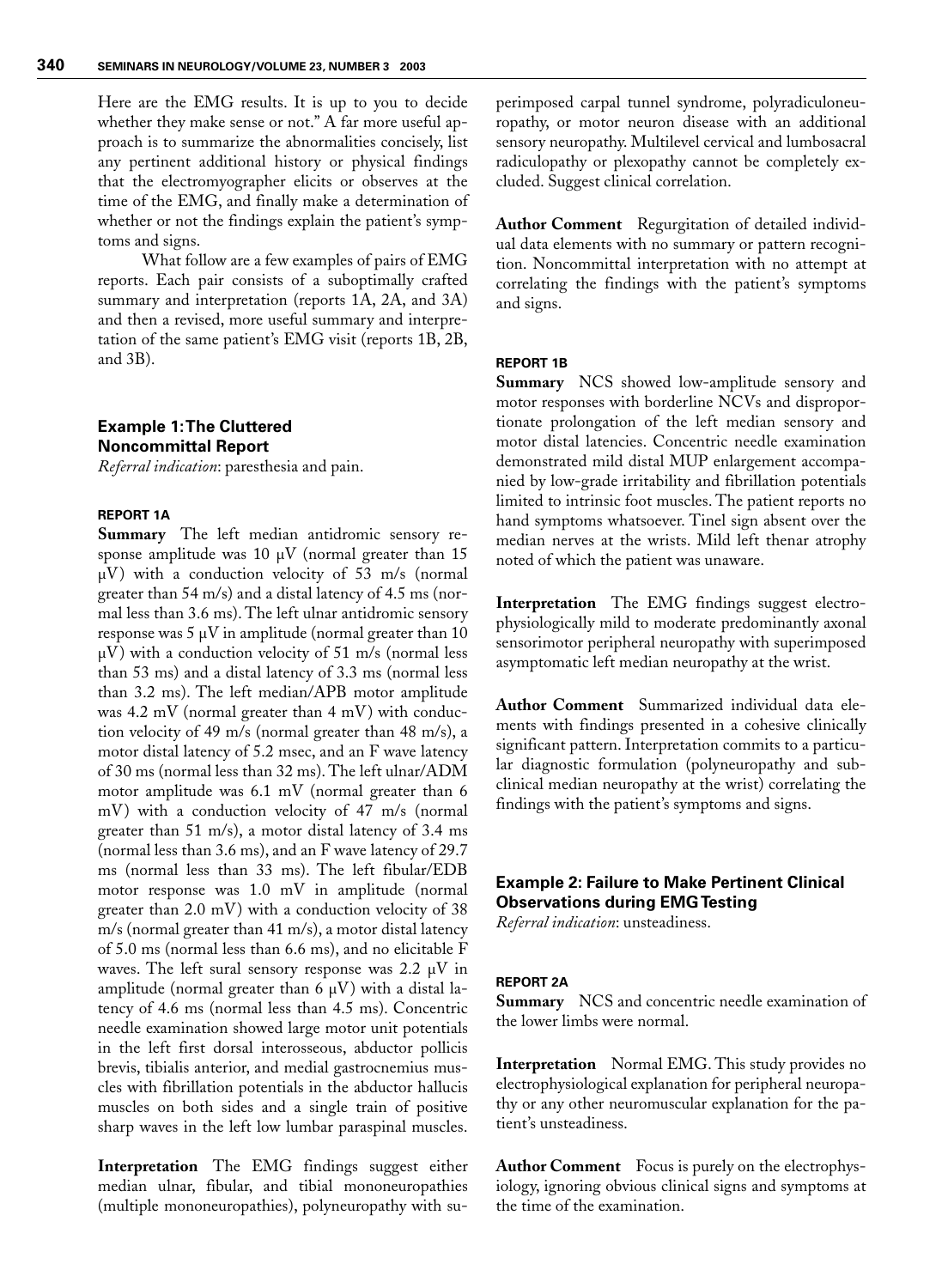#### **REPORT 2B**

**Summary** NCS and concentric needle examination of the lower limbs were normal. Every needle insertion below the knee of either side resulted in either an extensor plantar response in the lower limb or a triple response. Physical examination shower no upper limb deep tendon reflexes, markedly hyperactive lower limb reflexes, sustained bilateral ankle clonus, and bilateral extensor plantar responses. No sensory level to pin prick could be demonstrated on the torso either anteriorly or posteriorly.

**Interpretation** Normal EMG. Although this study does not suggest a peripheral process, the physical findings described previously are those of a bilateral central nervous system disorder affecting upper motor neuron pathways. Neurologic consultation is recommended. Results discussed by telephone with Dr. Jones.

**Author Comment** The electrophysiological findings are presented, but pertinent clinical observations of major importance to the neurologic evaluation are also emphasized.

# **Example 3: Failure to Discount the EMG Findings as Being Clinically Insignificant**

*Referral indication*: Right hip/leg pain.

#### **REPORT 3A**

**Summary** NCS showed a low-amplitude right fibular/EDB compound muscle action potential and absent right fibular/EDB F waves. Concentric needle examination demonstrated large motor unit potentials in the right L5 territory both distally and proximally, unaccompanied by irritability or fibrillation potentials in the leg, hip girdle, or lumbar paraspinal muscles.

**Interpretation** The EMG findings are those of right L5 radiculopathy.

**Author Comment** Although the EMG and NCS findings are correctly described and interpreted, the electromyographer does not correctly weave them into the prior clinical history and take into account other possible explanations for the current symptoms.

#### **REPORT 3B**

**Summary** NCS showed a low-amplitude right fibular/EDB compound muscle action potential and absent right fibular/EDB F waves. Concentric needle examination demonstrated large motor unit potentials in the right L5 territory both distally and proximally, unaccompanied by irritability or fibrillation potentials in the leg, hip girdle, or lumbar paraspinal muscles. The patient reported having an episode of severe low back and

radiating right lower limb pain 12 years ago associated with a transient right foot drop. The problem resolved spontaneously over 3 to 4 months. Physical examination currently shows normal lower extremity strength and marked pain on flexion abduction and external rotation of the right hip.

**Interpretation** Although the EMG findings provide evidence of electrophysiologically old inactive right L5 radiculopathy, the current symptoms are perhaps more likely to be due to mechanical disease of the right hip joint.

**Author Comment** The same NCS and EMG observations are made but this time with the added depth of relevant past medical history and current physical examination abnormalities that lead to the correct diagnosis.

# **CONCLUSION**

The EMG and NCS are not a set of tests to be performed in isolation and reported without consideration of the clinical context but rather form part of what has been referred to as the electrodiagnostic consultation. The electrodiagnostic consultation uses all of the pertinent information available to the electromyographer performing the test with the goal of helping the patient and the referring physician to establish a correct diagnosis. EMG as an extension of the clinical history and physical examination can be a powerful and sensitive diagnostic tool. As with any tool, however, the final result depends on the skill and expertise with which it is wielded.

#### **REFERENCES**

- 1. Dale AJD, Kokmen E, Swanson JW, et al. Clinical Examinations in Neurology. 6th ed. St. Louis: Mosby–Year Book; 1991:395–396
- 2. Anonymous. American Association of Electrodiagnostic Medicine glossary of terms in electrodiagnostic medicine. Muscle Nerve Suppl 2001;10:S1–S50
- 3. Rubin DI, Hermann RC. Inflammatory and infiltrative myopathy. In: Brown WF, Bolton CF, Aminoff MJ, eds. Neuromuscular Function and Disease. Philadelphia: WB Saunders; 2002:1380–1381
- 4. Trontelj JV, Sanders DB, Stalberg EV. Electrophysiological methods for assessing neuromuscular transmission. In: Brown WF, Bolton CF, Aminoff MJ, eds. Neuromuscular Function and Disease. Philadelphia: WB Saunders; 2002:413–441
- 5. Stalberg E, Trontelj JV. Single Fibre Electromyography. Pleasantville, NY: Miravell Press; 1979:120–131
- 6. Daube JR, So EL. Application of clinical neurophysiology assessing symptom complexes. In: Daube JR, ed. Clinical Neurophysiology. 2nd ed. New York: Oxford University Press; 2002:585–586